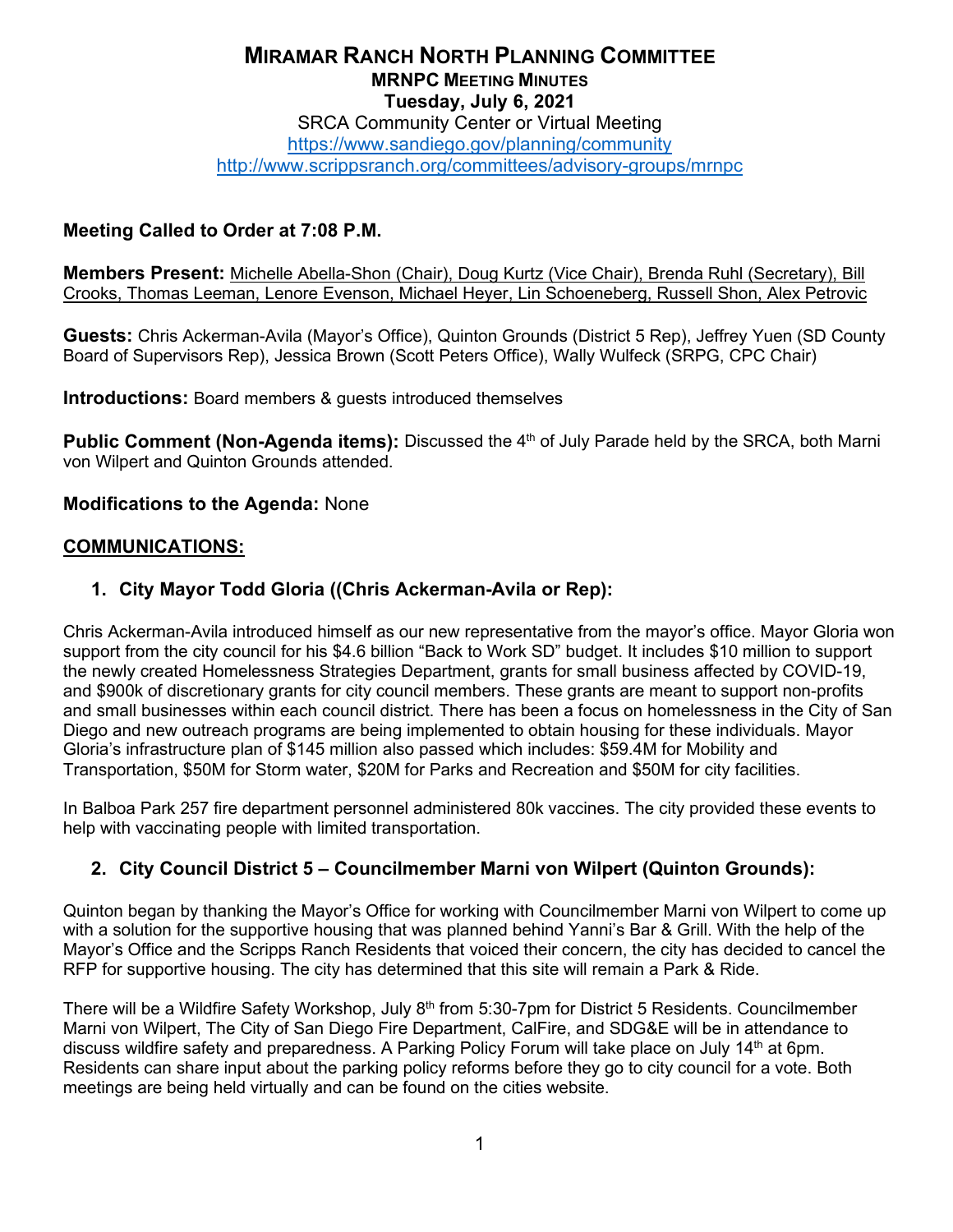Quinton also addressed an email about the Bollard Lights at the Community Center and is working on having the remaining bollards retrofitted to LED's. This should help with better pathway lighting and help alleviate safety concerns.

# **3. San Diego County Supervisor Terra Lawson-Remer (Jeffrey Yuen or Rep):**

Jeffrey Yuen introduced himself and began with the new \$7 billion budget that has been approved by the County Board of Supervisors. In this budget funds for North County will include increased funding for Library's and Trail Systems (Los Penasquitos Preserve), Beaches, Stormwater Quality, Parks, and Roads. There is also a Small Business Grant Program that has \$30 million in funding. Small businesses that were affected by COVID-19 and have 20 or less employees are encouraged to apply for this grant. This grant also includes Non-profits.

### **4. 77th District California Assemblymember Brian Maienschein (Rob Knudsen):** None

## **5. US Congressman Scott Peters (Jessica Brown or Rep):**

Jessica Brown discussed that Congressman Scott Peters will be in the district this week and meeting with residents in Miramar on July 7<sup>th</sup>. Congressman Scott Peters recently co-led, with colleagues, a resolution to impose new regulations on Methane to combat the climate crisis. A contest called The Congressional App Challenge is beginning. This is where middle and high school students design, create, and showcase their apps. The winner will have their app on the House of Representatives website.

### **6. City of SD Planning Dept. (Tony Kempton): None**

**7. SDUSD, Caltrans or Other State Agencies Rep: None**

### **8. Scripps Ranch Planning Group (SRPG) –Wally Wulfeck:**

The last meeting of the SRPG was held on July 1<sup>st</sup>. There was discussion of various legislation at the city and state level, an Introduction/Overview of the new Ridgeview Health Center, and a list of CIP projects for Scripps Miramar Ranch.

#### **Scripps Ranch Civic Association (SRCA) - Bob Ilko or Rep:**

Community members were reminded that if you have not already become a member of the SRCA it would be greatly appreciated to join. The membership dues are \$30 and you can sign up online at scrippsranch.org.

## **9. Scripps Ranch Community Recreation Group (CRG) –Marc Sorensen or Rep: None**

## **PRESENTATIONS/DISCUSSIONS/ACTION ITEMS:**

**1. Capital Improvement Program (CIP) Projects FY 2023-2027 for MRNPC-** Every 5 years the City of San Diego asks Communities for items that are needed to benefit a community when funding is available. Several items were discussed as potential projects for Miramar Ranch North. These items included Spring Canyon Neighborhood Park renovation which includes new playground equipment and ADA Upgrades, The Spring Canyon Road Beautification Landscaped Medians used for traffic calming beginning from Blue Cypress Drive to Scripps Ranch Boulevard, Community Center additional LED Pathway Lighting and Gazebo Structure, additional LED Speed Indicators along Spring Canyon Road, a Dog Park, and Public Transportation Infrastructure. The chair will give the City the official list that members have voted on. After a discussion on priorities, the official list is as follows: